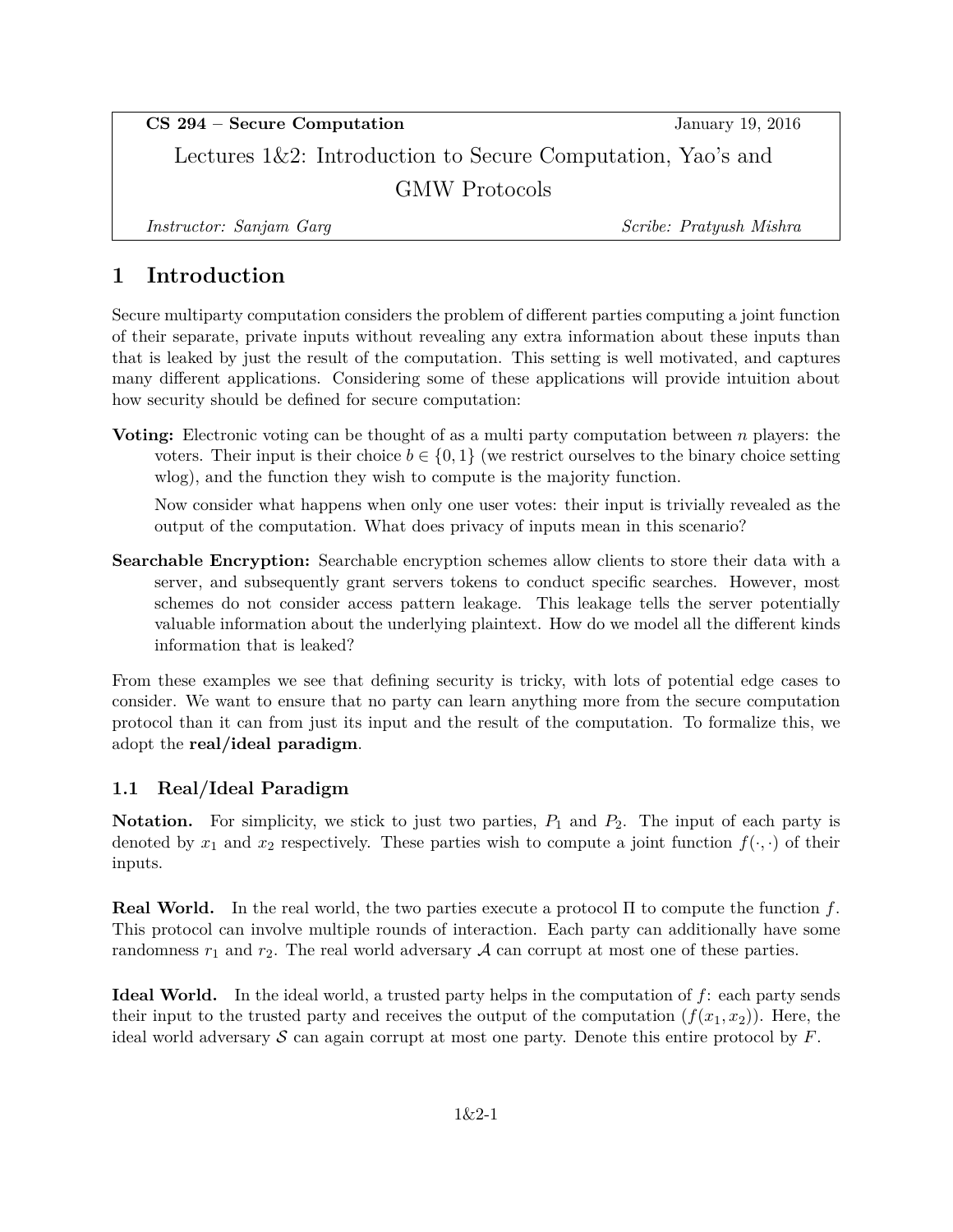**Definition of Security.** We require that the views of the parties in each of the scenarios be identical, i.e. that a real-world execution of the protocol Π should not leak any information not leaked by the ideal-world execution. Hence, the parties can only learn what they can infer from their inputs and the output  $f(x_1, x_2)$ . More formally, assuming A corrupts one party (say  $P_1$ , wlog), we define random variables  $\text{Real}_{\Pi,\mathcal{A}}(x_1, x_2) = \{x_1, r_1, \text{messages sent in } \Pi\}$  and  $\text{Ideal}_{F,\mathcal{S}}(x_1, x_2) =$  ${x_1, f(x_1, x_2)}$ . These random variables represent the views of the adversary in each of the two settings. Our definition of security thus requires that

$$
\mathsf{Real}_{\Pi,\mathcal{A}}(x_1,x_2) \stackrel{c}{=} \mathsf{Ideal}_{F,\mathcal{S}}(x_1,x_2)
$$

**Assumptions.** We have brushed over some details of the above setting. Below we state these assumptions explicitly:

- 1. **Communication channel:** We assume that the communication channel between the involved parties is completely insecure i.e. it does not preserve the privacy of the messages. However, we assume that it is reliable, which means that the adversary can drop messages, but if a message is delivered, then the receiver knows the origin.
- 2. **Corruption model:** Ww have different models of how and when the adversary can corrupt parties involved in the protocol:
	- *Static:* The adversary chooses which parties to corrupt before the protocol execution starts, and during the protocol, the malicious parties remain fixed.
	- *Adaptive:* The adversary can corrupt parties dynamically during the protocol execution, but the simulator can do the same.
	- *Mobile:* Parties corrupted by the adversary can be "uncorrupted" at any time during the protocol execution at the adversary's discretion.
- 3. **Fairness:** The protocols we consider are not "fair", i.e. the adversary can cause corrupted parties to abort arbitrarily. This can mean that one party does not get its share of the output of the computation.
- 4. **Bounds on corruption:** In some scenarios, we place upper bounds on the number of parties that the adversary can corrupt.
- 5. **Power of the adversary:** We consider primarily two types of adversaries:
	- *Semi-honest adversaries:* Corrupted parties follow the protocol execution honestly, but attempt to learn as much information as they can from the protocol transcript.
	- *Malicious adversaries:* Corrupted parties can deviate arbitrarily from the protocol.
- 6. **Standalone vs. Multiple execution:** In some settings, protocols can be executed in isolation; only one instance of a particular protocol is ever executed at any given time. In other settings, many different protocols can be executed concurrently. This can compromise security.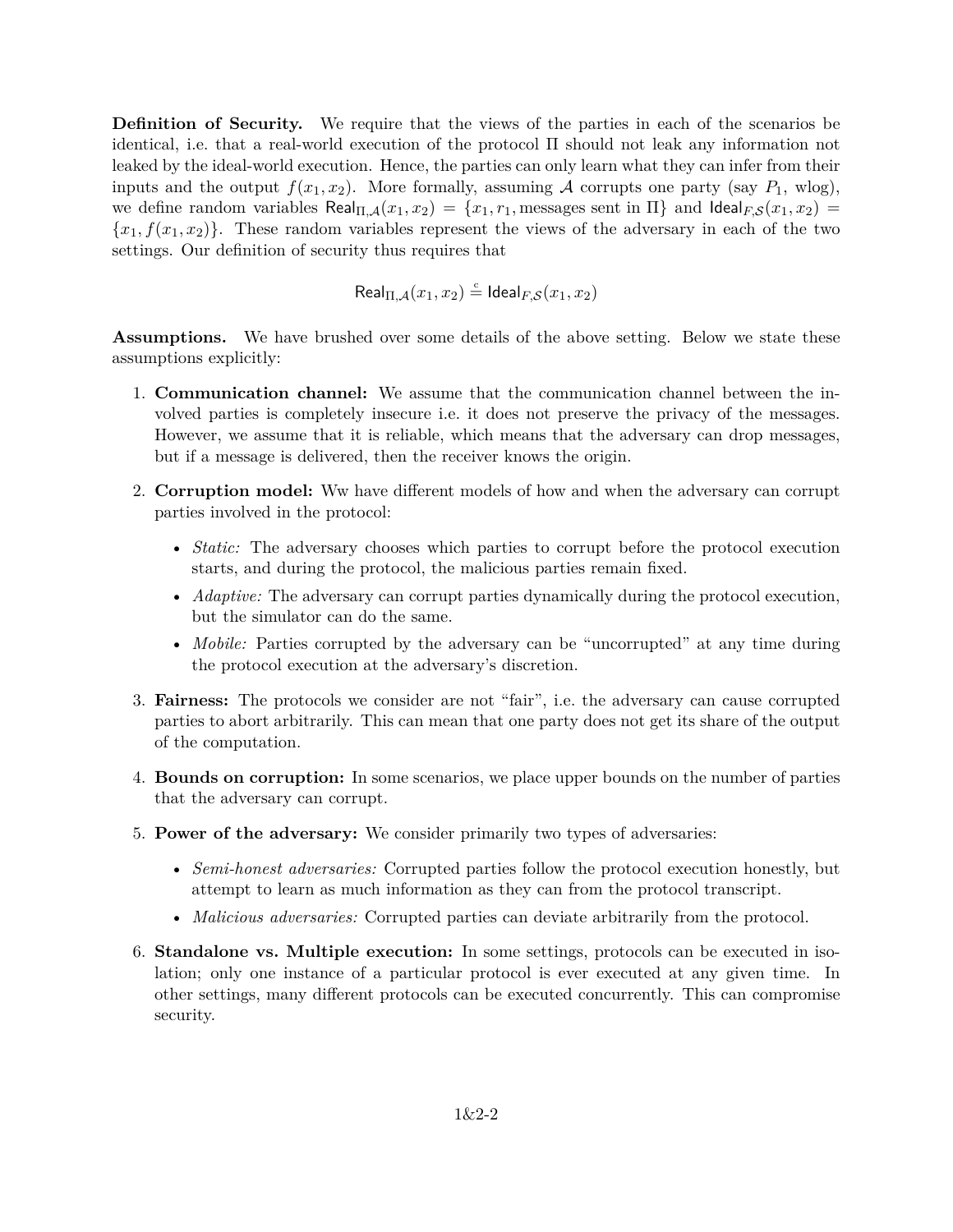## **2 Yao's Two Party Computation Protocol**

Yao's Two Party Protocol is a protocol conducted between two parties for computing any function. It is obtained by combining two primitives: a scheme for garbling circuits and oblivious transfer. Informally, the idea is that one party (say *P*1) *garbles* a circuit. This involves assigning random labels to each wire of the circuit, including the input and output wires.  $P_1$  then sends the garbled circuit and the labels corresponding to its input wires to  $P_2$ . The two parties then engage in an oblivious transfer protocol to transfer the labels corresponding to  $P_2$ 's inputs to  $P_2$ .  $P_2$  then evaluates the garbled circuit using the two sets of input labels to get the result of the computation.

**Problem Setup:** Let *G* and *W* be the gates and wires respectively in  $U$ , the universal circuit. Let  $w_i$  be the  $i^{th}$  input wire,  $i \in [n]$ , and  $w_{\text{out}}$  be the output wire.

**Definition 1 (Garbling Scheme)** *A* garbling scheme *is a pair of ppt. algorithms* (Garble*,* Eval)*:*

- Garble $(1^{\kappa}, C) \to (\tilde{C}, \{\mathsf{lab}_{i,b_i}\}_{i \in [n], b_i \in \{0,1\}})$ . The circuit C has n input wires and one output *wire.*
- Eval $(1^{\kappa}, \widetilde{C}, {\{\sf lab}_{i,x_i}\}}_{i \in [n]}) \rightarrow y.$

*It satisfies the following two properties:*

**Correctness:**  $\forall$  *C, x<sub></sub>, we have that* 

$$
\Pr[(\widetilde{C},\mathsf{lab}_{i,b_i}) \leftarrow \mathsf{Garble}(1^\kappa,C) \land y \leftarrow \mathsf{Eval}(1^\kappa,\widetilde{C},\mathsf{lab}_{i,x_i}) \land y \neq C(x)] = 0
$$

**Security:**  $∃$  *simulator*  $S$  *s.t.*  $∀$   $C, x$ *, we have that* 

$$
(\widetilde{C}, \{\mathsf{lab}_{i,x_i}\}) \stackrel{\mathsf{c}}{=} \mathcal{S}(1^\kappa, C(x))
$$

### **2.1 Construction:**

We construct a garbling scheme:

 $\mathsf{Garble}(1^\kappa, C)$ : 1. For each  $w \in W$ , sample  $(k_w^0, k_w^1)$  as enc. keys. 2. For each  $g \in G$  with input wires  $w_0, w_1$ , and output wire  $w_2$ , set  $e_g := \left(\mathsf{Enc}_{k^a_{w_0}}(\mathsf{Enc}_{k^b_{w_1}}(0^\kappa||k^{g(a,b)}_{w_2})))\right)_{a,b\in\{0,1\}}$ 3. Set  $\tilde{C} := ((e_g)_{g \in G}, k_{w_{\text{out}}}^0 \to 0, k_{w_{\text{out}}}^1 \to 1).$ 4. Set  $\textsf{lab}_{i,b_i} := k_{w_i}^{b_i}$ . 5. Output  $(C, \mathsf{lab}_{i,b_i})$ .  $\mathsf{Eval}(1^\kappa, \widetilde{C}, \{\mathsf{lab}_{i, x_i}\}_{i \in [n]})$ : 1. For each gate  $g \in G$ , obtain  $\mathsf{lab}_{w_2} \leftarrow \mathsf{Dec}_{\mathsf{lab}_{w_0}}(\mathsf{Dec}_{\mathsf{lab}_{w_1}}(e_g)).$ 

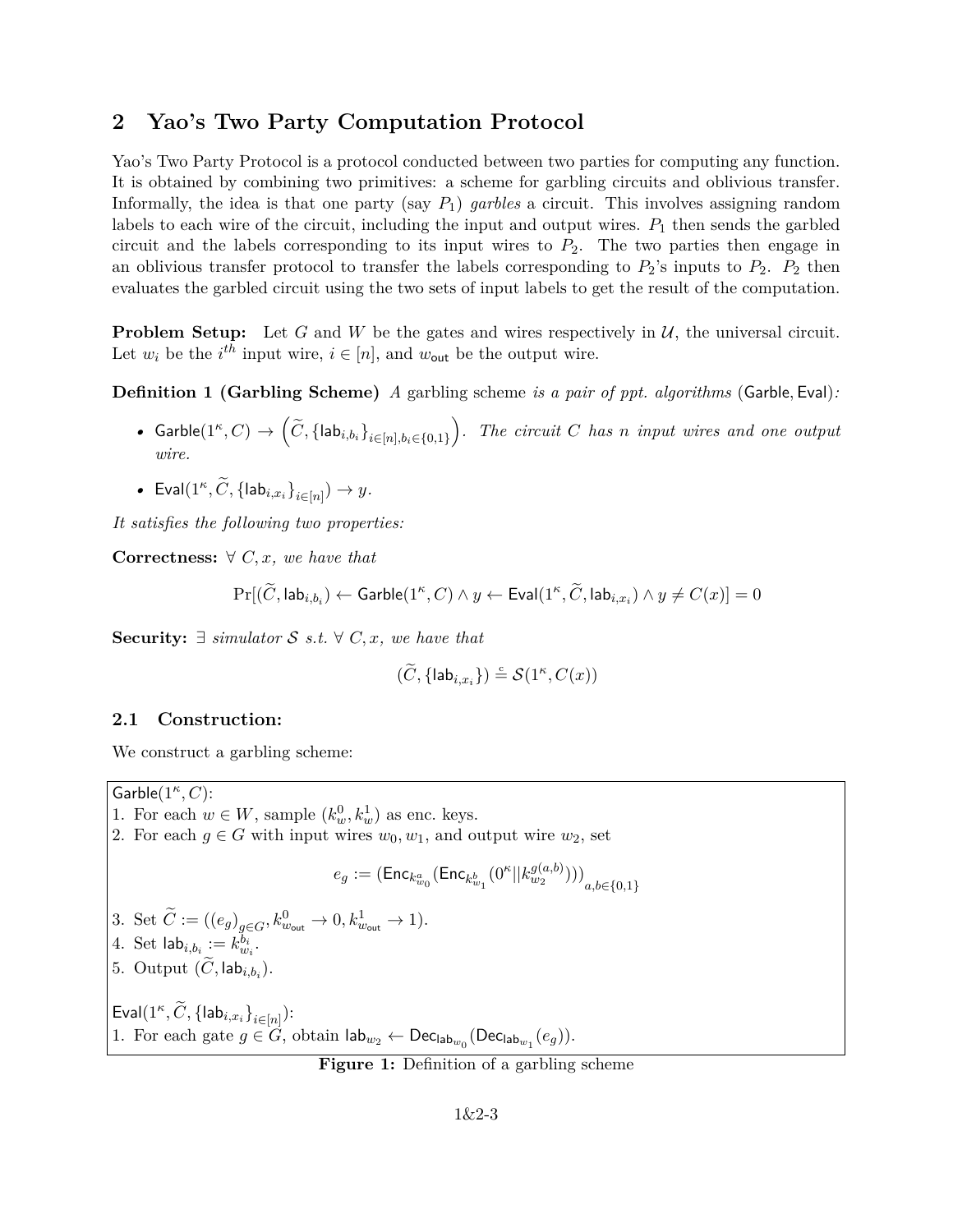#### **2.2 Proof of Security**

**Proof.** We construct a ppt. simulator Sim such that  $\forall x \in \{0,1\}^n$ :

$$
\left\{\widetilde{C}, \mathsf{lab}_{i, x_i}\right\} \stackrel{\text{c}}{=} \left\{\mathsf{Sim}(\kappa, C(x))\right\}
$$

 $\mathsf{Sim}(1^{\kappa}, C(x))$ :

- 1. Sample random  $k_w, k'_w \ \forall w \in W$ .
- 2. For each  $g \in G$  with input wires  $w_0, w_1$  and output wire  $w_2$ , set  $e_q$  as
	- $Enc_{k_{w_0}}(Enc_{k_{w_1}}(0^{\kappa}||k_{w_2}))$ •  $Enc_{k_{w_0}}(Enc_{k'_{w_1}}(^{0^{\kappa}}||k_{w_2}))$ • Enc<sub> $k'_{w_0}$ </sub> (Enc<sub> $k_{w_1}$ </sub> (0<sup> $k$ </sup> | $|k_{w_2}$ )) • Enc<sub>*k'w*</sub></sub> (Enc<sub>*k'w*<sub>1</sub></sub> (0<sup>*κ*</sup>|| $k_{w_2}$ ))
- 3. Output  $C := ((e_g)_{g \in G}, k_{w_{\text{out}}} \to C(x), k'_{w_{\text{out}}} \to 1 C(x)).$

**Figure 2:** Simulator for security of garbled circuits

We prove that the output of this simulator is indistinguishable from the actual view of the circuit evaluator via a series of hybrids:

$$
H_0 := \left\{ \widetilde{C}, \mathsf{lab}_{i,x_i} \right\} \stackrel{c}{=} H_1 \stackrel{c}{=} \cdots \stackrel{c}{=} H_{T-1} \stackrel{c}{=} \{ \mathsf{Sim}(1^{\kappa}, C(x)) \} := H_T
$$

We proceed by replacing wires gate by gate. The idea is to replace the three non-opened entries with encryptions of the only wire which is correct. Say the input labels are  $k_{w_0}^0, k_{w_1}^1$ . These input labels are obtained from the simulator for the oblivious transfer. Originally, *e<sup>g</sup>* consists of

$$
\begin{aligned} \text{Enc}_{k_{w_0}^0}(\text{Enc}_{k_{w_1}^0}(0^\kappa || k_{w_2}^{g(0,0)})) \\ \text{Enc}_{k_{w_0}^0}(\text{Enc}_{k_{w_1}^1}(0^\kappa || k_{w_2}^{g(0,1)})) \\ &\vdots \end{aligned}
$$

For each  $a, b \in \{0, 1\}$ , we replace the encrypted values with  $\mathsf{Enc}_{k_{w_0}^a}(\mathsf{Enc}_{k_{w_1}^b}(0^{\kappa}||k_{w_2}^{g(0,1)}))$ . By security of the encryption scheme, this new  $e'_{g}$  is indistinguishable from the original  $e_{g}$ . Thus each hybrid is indistinguishable from the previous one. This hybrid argument provides security for  $P_1$ 's input. Security of the 1-out-of-2 oblivious transfer provides privacy for *P*2's input.

### **3 GMW Protocol**

Yao's protocol is limited to two party computation. Goldreich, Micali and Wigderson (GMW) created the first secure multiparty computation protocol. Here we give an informal sketch of the protocol, limiting ourselves to two parties for simplicity of exposition.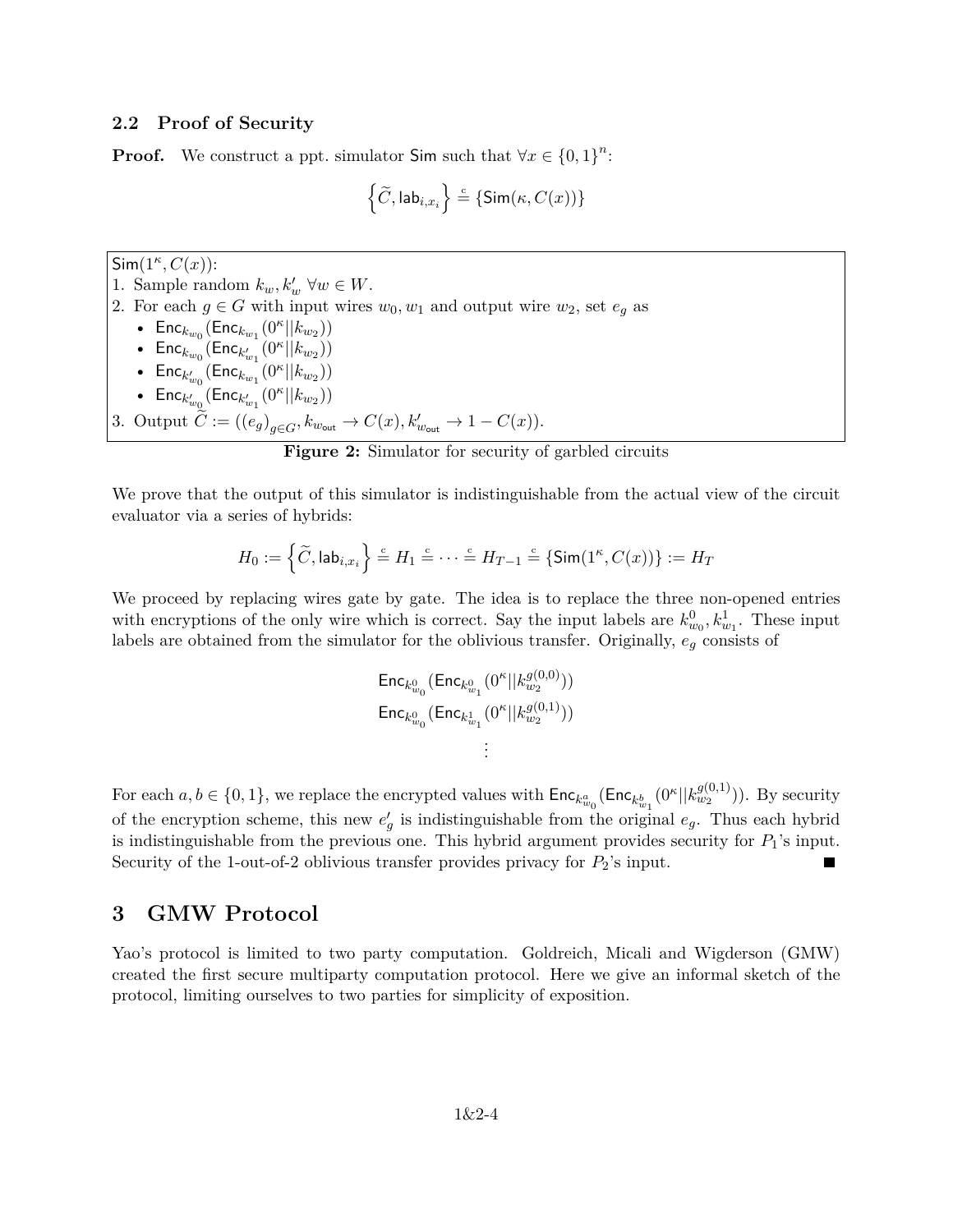#### **3.1 Construction**

Let  $P_1$ 's input be  $x_1$ , and  $P_2$ 's input be  $x_2$ . Each party creates a secret share of their input and sends it to the other party. For example,  $P_1$  samples a random *a*, and computes  $b_1 = a_1 \oplus x_1$ .  $P_2$ does the same for *x*2. *P*<sup>1</sup> gets the *a* shares, and *P*<sup>2</sup> gets the *b* shares. Computing NOT*,* XOR, and AND gates is done as follows:

- NOT gates: Each party simply flips their share of the input bit.
- XOR gates: Since  $x_1 \oplus x_2 = (a_1 \oplus b_1) \oplus (a_2 \oplus b_2) = (a_1 \oplus a_2) \oplus (b_1 \oplus b_2)$ , each party can simply XOR their shares separately.
- AND gates:  $(a_1 \oplus b_1) \cdot (a_2 \oplus b_2) = ((a_1 \cdot a_2) \oplus (b_1 \cdot b_2)) \oplus ((a_1 \cdot b_2) \oplus (a_2 \cdot b_1))$ . We see that each party can compute the first parts with the shares they possess. However, to get the remaining, they need to know the other party's shares, which compromises security. So instead, the parties utilize 1-out-of-4 oblivious transfer to compute the AND gate.

The setup is as follows: *P*<sup>1</sup> samples a random bit *a*. This its share of the result of the gate. It computes the following table:

| $b_1$        | b2.               | b3.                                  |
|--------------|-------------------|--------------------------------------|
| $\mathbf{0}$ | $\mathbf{0}$      | $(a_1 \cdot a_2) \oplus a$           |
| $\mathbf{0}$ | $\perp$           | $(a_1 \cdot \neg a_2) \oplus a$      |
| 1            | $\mathbf{\Omega}$ | $(\neg a_1 \cdot a_2) \oplus a$      |
| 1            | T.                | $(\neg a_1 \cdot \neg a_2) \oplus a$ |

The intuition for the entries in the table is that when  $b_1 = b_2 = 1$ , the AND gate becomes  $(a_1 \oplus b_1) \cdot (a_2 \oplus b_2) = (a_1 \oplus 1) \cdot (a_2 \oplus 1) = (\neg a_1) \cdot (\neg a_2)$ . The other entries are computed similarly.

*P*<sup>1</sup> computes each of the possible values of *b*3, and feeds them as input to the OT. *P*<sup>2</sup> feeds in  $(b_1, b_2)$  to the OT, and gets some secret share. Thus both parties possess a share of the correct output.

#### **3.2 1-out-of-4 Oblivious Transfer**

We describe how to implement a 1-out-of-4 OT using 1-out-of-2 OT:

- 1. The sender,  $P_1$  samples 5 random values  $S_i \leftarrow \{0, 1\}$ ,  $i \in \{1, ..., 5\}$ .
- 2. *P*<sup>1</sup> computes

$$
\alpha_0 = S_0 \oplus S_2 \oplus m_0
$$
  
\n
$$
\alpha_1 = S_0 \oplus S_3 \oplus m_1
$$
  
\n
$$
\alpha_2 = S_1 \oplus S_4 \oplus m_2
$$
  
\n
$$
\alpha_3 = S_1 \oplus S_5 \oplus m_3
$$

It sends these values to *P*2.